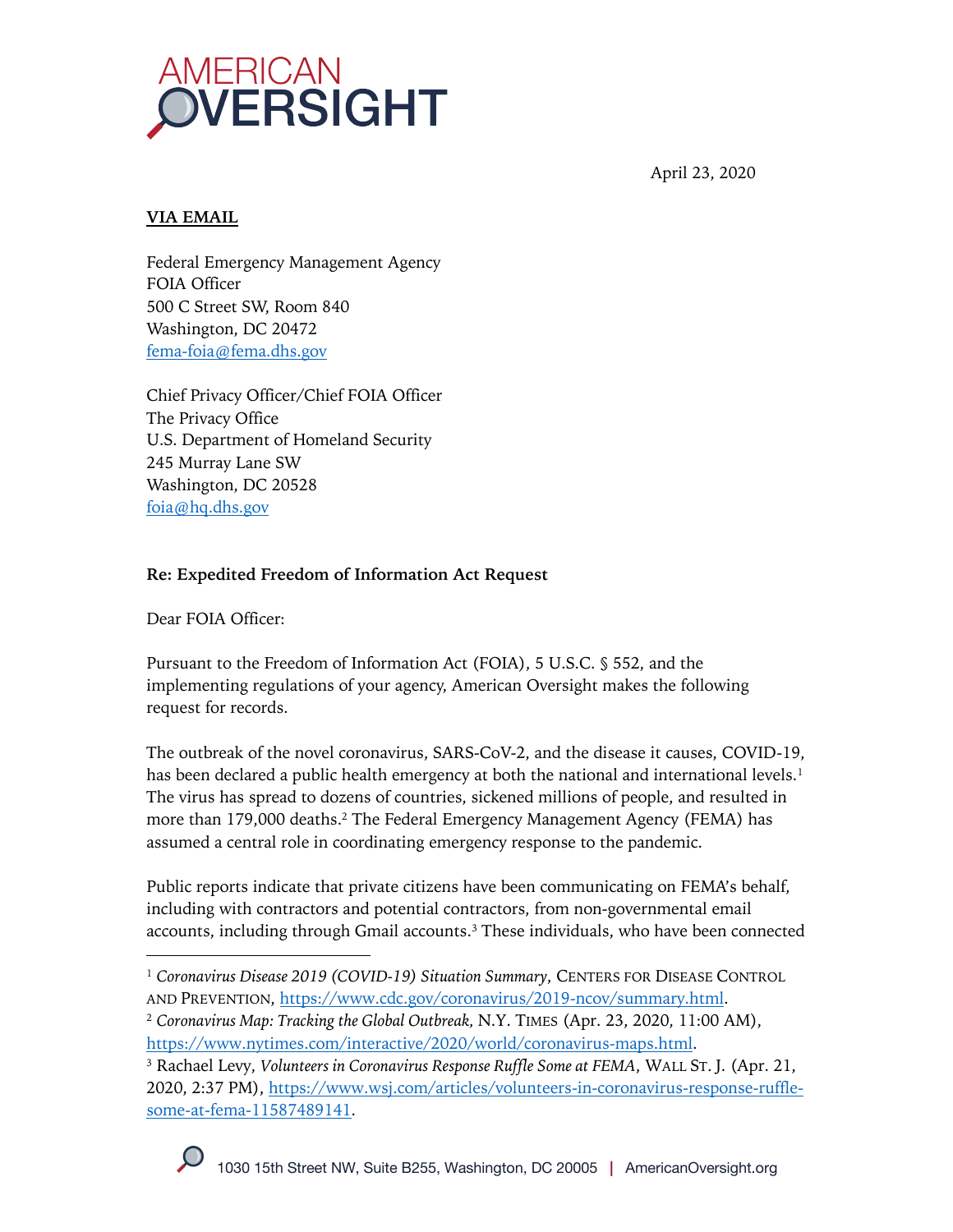to federal efforts by Jared Kushner, reportedly include analysts from the investment firm Insight Partners, and may also include individuals from Flatiron Health Inc. and Welsh, Carson, Anderson & Stowe.4 These individuals reportedly signed nondisclosure agreements, were required to provide the federal government with their email addresses, and worked for the federal government under Stafford Act authority.<sup>5</sup> These private individuals were employed by firms that may have financial interests in the healthcare industry, which could be impacted by federal efforts to respond to the coronavirus pandemic.

American Oversight seeks records with the potential to shed light the role and influence of these private individuals in the federal government's response to the coronavirus pandemic.

### **Requested Records**

American Oversight seeks expedited review of this request for the reasons identified below and requests that your agency produce the following records as soon as practicable, and at least within twenty business days:

- 1. All emails sent by individuals who are employees of Insight Partners or Flatiron Inc. in the course of official business conducted on DHS's or FEMA's behalf, $6$  including emails sent to potential and actual FEMA contractors.<sup>7</sup> Eight individuals employed by Insight Partners reportedly conducted business on FEMA's behalf, and did so through non-official email accounts including through Gmail accounts.<sup>8</sup>
- 2. All emails sent by Acting Secretary Chad Wolf, Acting Chief of Staff John Gountanis, General Counsel Chad Mizelle, Administrator Peter Gaynor, Chief

<sup>4</sup> *Id.*

<sup>5</sup> *Id*.

<sup>6</sup> In this request, American Oversight seeks records maintained by FEMA and by DHS. Because it is our understanding that the Department of Homeland Security (DHS) is processing all coronavirus-related records on FEMA's behalf, we understand that DHS may process the request for FEMA. However, we are still sending this request to FEMA for awareness and in the event that FEMA regains responsibility for processing such requests, as American Oversight expects that this request would then be referred to FEMA for any outstanding processing.

<sup>7</sup> *Coronavirus (COVID-19) Pandemic: HHS Letter to Hospital Administrators,* FEDERAL EMERGENCY MANAGEMENT AGENCY, Apr. 10, 2020, https://www.fema.gov/newsrelease/2020/04/10/coronavirus-covid-19-pandemic-hhs-letter-hospital-administrators. <sup>8</sup> Levy, *supra* note 3.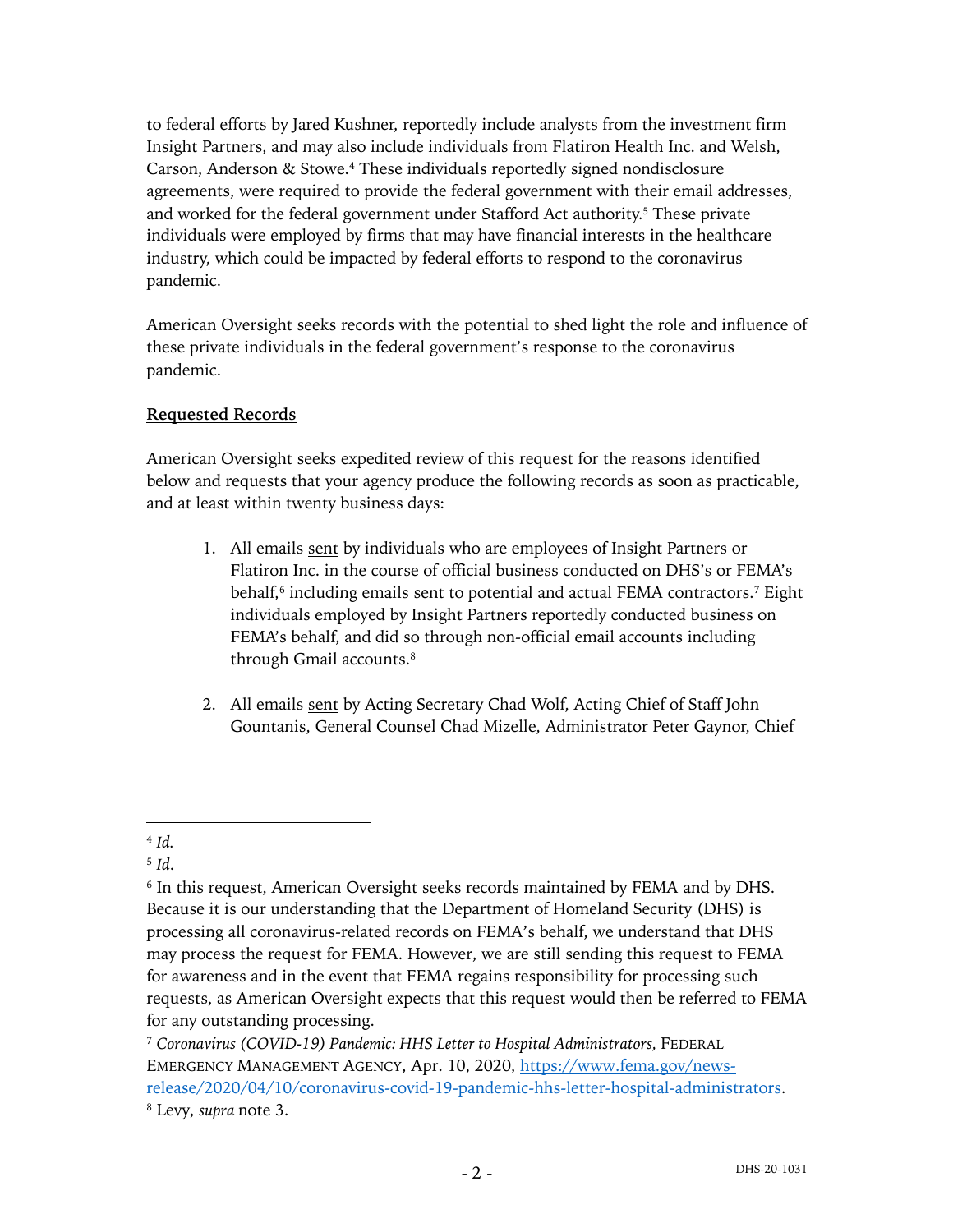of Staff Eric Heighberger, or Rear Adm. John Polowczyk to any email address ending in gmail.com,<sup>9</sup> insightpartners.com, flatiron.com, or wcas.com.

- 3. All emails sent by Acting Secretary Chad Wolf, Acting Chief of Staff John Gountanis, General Counsel Chad Mizelle, Administrator Peter Gaynor or Chief of Staff Eric Heighberger, or Rear Adm. John Polowczyk containing any of the following key terms:
	- a. "Insight partners"
	- b. Flatiron
	- c. "Welsh, Carson"
	- d. WCAS
	- e. Jared
	- f. Kushner
	- g. jck@who.eop.gov
	- h. Cassidy.m.dumbauld@who.eop.gov
	- i. NDA
	- j. NDAs
	- k. "Nondisclosure agreement"
	- l. "Non-disclosure agreement"
	- m. "voluntary service agreement"

Please provide all responsive records from March 20, 2020, through April 10, 2020.

American Oversight has limited its request to sent messages to reduce the volume of potentially responsive records. American Oversight still requests complete email chains. So, for example, if a government official sent a response to an incoming message containing one of the key terms above, the email chain containing the initially received message and the response is responsive to this request.

#### **Fee Waiver Request**

In accordance with 5 U.S.C.  $\frac{1}{5}$  552(a)(4)(A)(iii) and your agency's regulations, American Oversight requests a waiver of fees associated with processing this request for records. The subject of this request concerns the operations of the federal government, and the disclosures will likely contribute to a better understanding of relevant government procedures by the general public in a significant way. Moreover, the request is primarily and fundamentally for non-commercial purposes.

American Oversight requests a waiver of fees because disclosure of the requested information is "in the public interest because it is likely to contribute significantly to

<sup>9</sup> Private individuals communicating on FEMA's behalf reportedly used Gmail accounts during the time period sought by this request.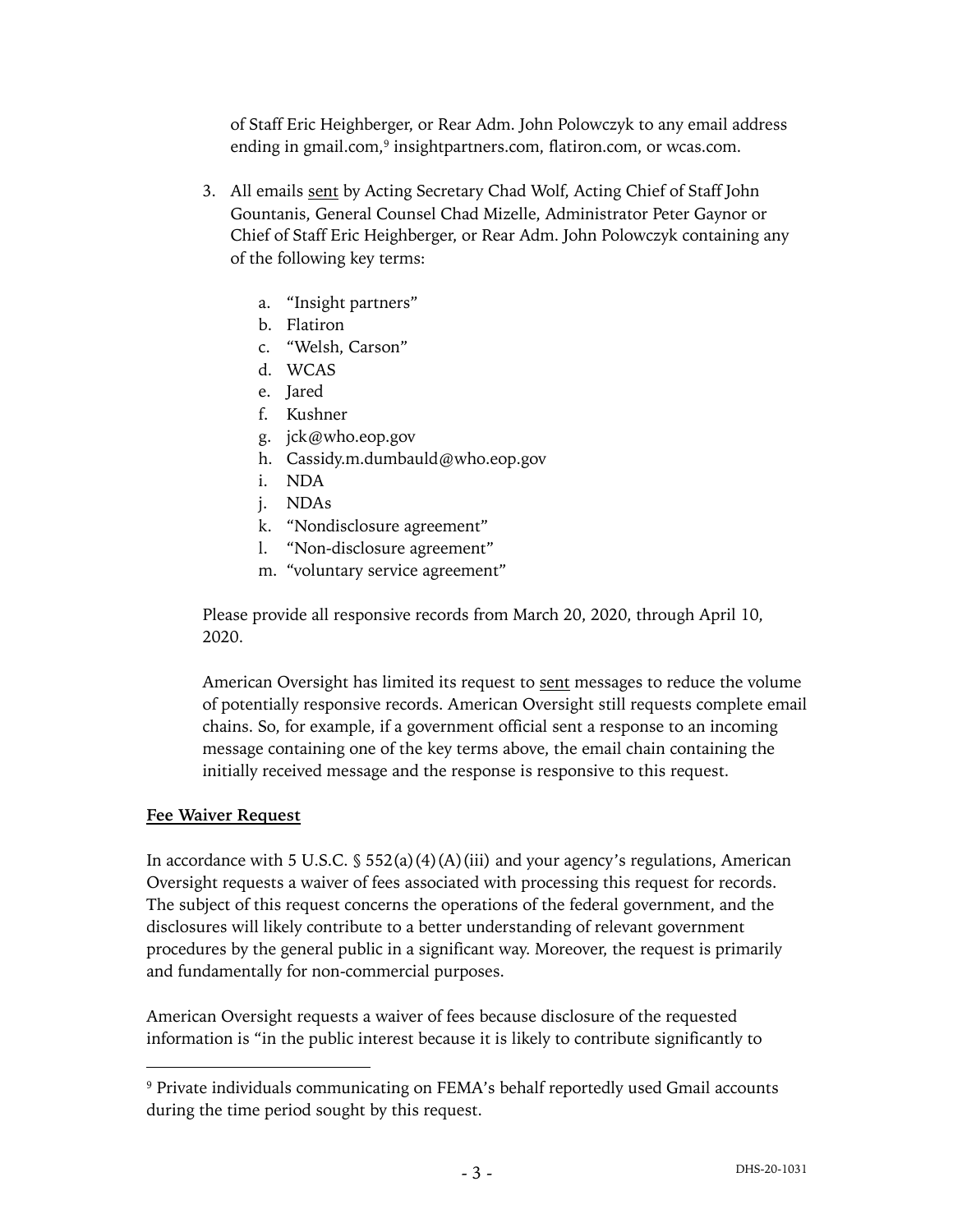public understanding of operations or activities of the government."10 The public has a significant interest in the federal government's response to the coronavirus. Records with the potential to shed light on this matter would contribute significantly to public understanding of operations of the federal government, including the role of federal agencies in taking action to mitigate the spread of the disease and assist states in responding to it, and whether private individuals without sufficient qualifications have played a significant role in the federal response. American Oversight is committed to transparency and makes the responses agencies provide to FOIA requests publicly available, and the public's understanding of the government's activities would be enhanced through American Oversight's analysis and publication of these records.

This request is primarily and fundamentally for non-commercial purposes.11 As a 501(c)(3) nonprofit, American Oversight does not have a commercial purpose and the release of the information requested is not in American Oversight's financial interest. American Oversight's mission is to promote transparency in government, to educate the public about government activities, and to ensure the accountability of government officials. American Oversight uses the information gathered, and its analysis of it, to educate the public through reports, press releases, or other media. American Oversight also makes materials it gathers available on its public website and promotes their availability on social media platforms, such as Facebook and Twitter.12

American Oversight has also demonstrated its commitment to the public disclosure of documents and creation of editorial content through numerous substantive analyses posted to its website.13 Examples reflecting this commitment to the public disclosure of documents and the creation of editorial content include the posting of records related to an ethics waiver received by a senior Department of Justice attorney and an analysis of what those records demonstrated regarding the Department's process for issuing such waivers;14 posting records received as part of American Oversight's "Audit the Wall" project to gather and analyze information related to the administration's proposed construction of a barrier along the U.S.-Mexico border, and analyses of what those records

 $10\,5$  U.S.C. § 552(a)(4)(A)(iii).

<sup>11</sup> *See id.*

<sup>&</sup>lt;sup>12</sup> American Oversight currently has approximately 15,500 page likes on Facebook and 102,200 followers on Twitter. American Oversight, FACEBOOK,

https://www.facebook.com/weareoversight/ (last visited Apr. 14, 2020); American Oversight (@weareoversight), TWITTER, https://twitter.com/weareoversight (last visited Apr. 14, 2020).

<sup>13</sup> *News*, AMERICAN OVERSIGHT, https://www.americanoversight.org/blog.

<sup>&</sup>lt;sup>14</sup> *DOJ Records Relating to Solicitor General Noel Francisco's Recusal, AMERICAN OVERSIGHT,* https://www.americanoversight.org/document/doj-civil-division-response-noel-franciscocompliance; *Francisco & the Travel Ban: What We Learned from the DOJ Documents*, AMERICAN OVERSIGHT, https://www.americanoversight.org/francisco-the-travel-ban-what-welearned-from-the-doj-documents.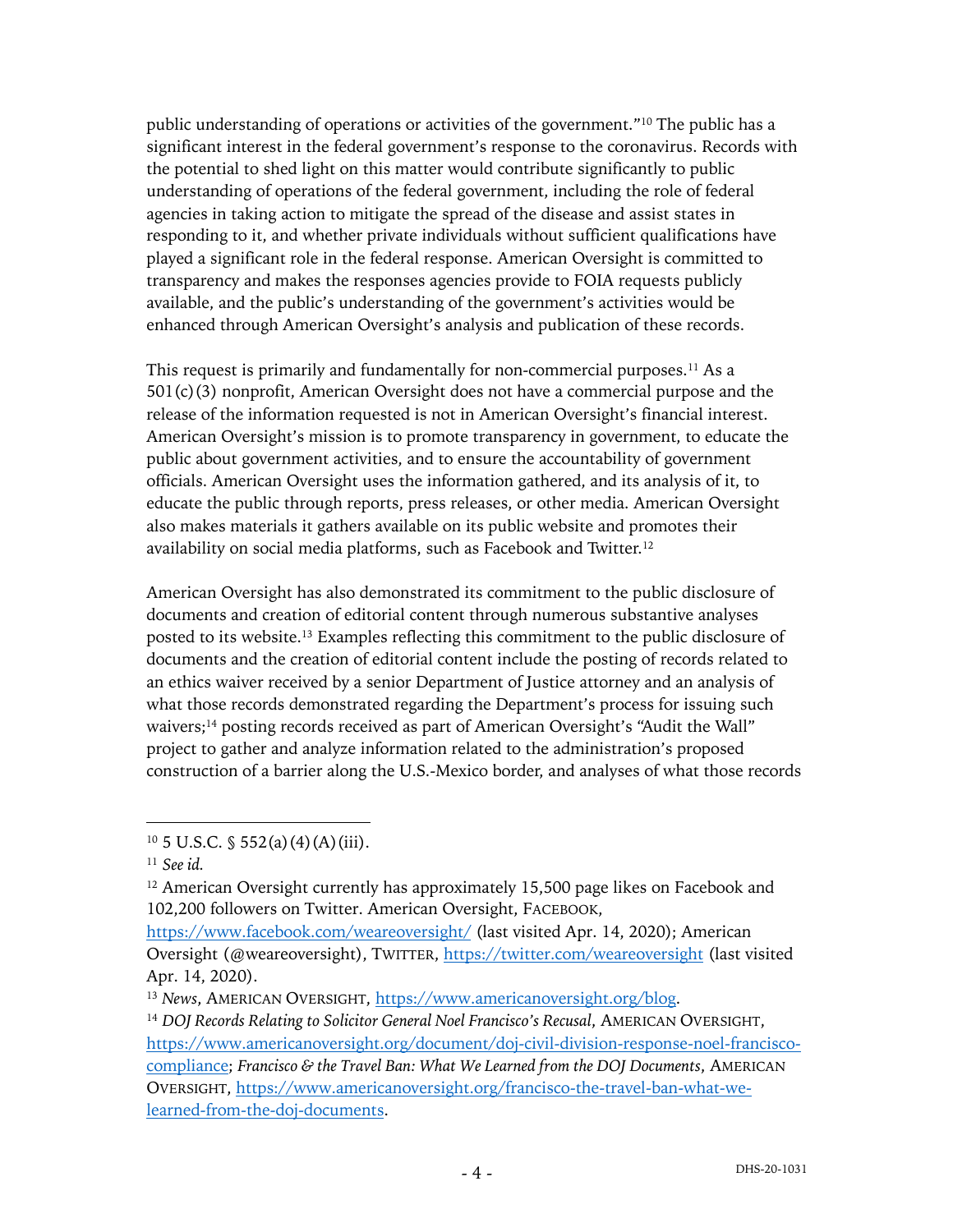reveal;15 posting records regarding potential self-dealing at the Department of Housing & Urban Development and related analysis; $16$  posting records and analysis relating to the federal government's efforts to sell nuclear technology to Saudi Arabia;<sup>17</sup> posting records and analysis regarding the Department of Justice's decision in response to demands from Congress to direct a U.S. Attorney to undertake a wide-ranging review and make recommendations regarding criminal investigations relating to the President's political opponents and allegations of misconduct by the Department of Justice itself and the Federal Bureau of Investigation.<sup>18</sup>

Accordingly, American Oversight qualifies for a fee waiver.

### **Application for Expedited Processing**

Pursuant to 5 U.S.C.  $\frac{552(a)(6)(E)(1)}{2}$ , American Oversight requests that your agency expedite the processing of this request.

I certify to be true and correct to the best of my knowledge and belief that the information requested is urgently needed in order to inform the public concerning actual or alleged government activity, and American Oversight is primarily engaged in disseminating the information it receives from public records requests to the public.

Recent reporting demonstrates that there is clearly an urgent need to inform the public regarding the matters that are the subject of American Oversight's FOIA request. First, American Oversight has requested records with the potential to shed light on the steps the administration has undertaken to manage a public health emergency at both national and international levels. Because the virus has spread rapidly and has already killed more than 42,000 people in the United States,<sup>19</sup> there is plainly an urgent need to inform the public about the actions that the government has taken to mitigate the spread and assist in treating the ongoing cases. The exceptionally widespread news reporting on this virus demonstrates that the public urgently needs information concerning the subject matter of

<sup>15</sup> *See generally Audit the Wall*, AMERICAN OVERSIGHT,

https://www.americanoversight.org/investigation/audit-the-wall; *see*, *e.g.*, *Border Wall Investigation Report: No Plans, No Funding, No Timeline, No Wall*, AMERICAN OVERSIGHT, https://www.americanoversight.org/border-wall-investigation-report-no-plans-nofunding-no-timeline-no-wall.

<sup>16</sup> *Documents Reveal Ben Carson Jr.'s Attempts to Use His Influence at HUD to Help His Business*, AMERICAN OVERSIGHT, https://www.americanoversight.org/documents-reveal-ben-carsonjr-s-attempts-to-use-his-influence-at-hud-to-help-his-business.

<sup>17</sup> *Investigating the Trump Administration's Efforts to Sell Nuclear Technology to Saudi Arabia*, AMERICAN OVERSIGHT, https://www.americanoversight.org/investigating-the-trumpadministrations-efforts-to-sell-nuclear-technology-to-saudi-arabia.

<sup>18</sup> *Sessions' Letter Shows DOJ Acted On Trump's Authoritarian Demand to Investigate Clinton*, AMERICAN OVERSIGHT, https://www.americanoversight.org/sessions-letter.

<sup>19</sup> *Coronavirus Map*, *supra* note 2.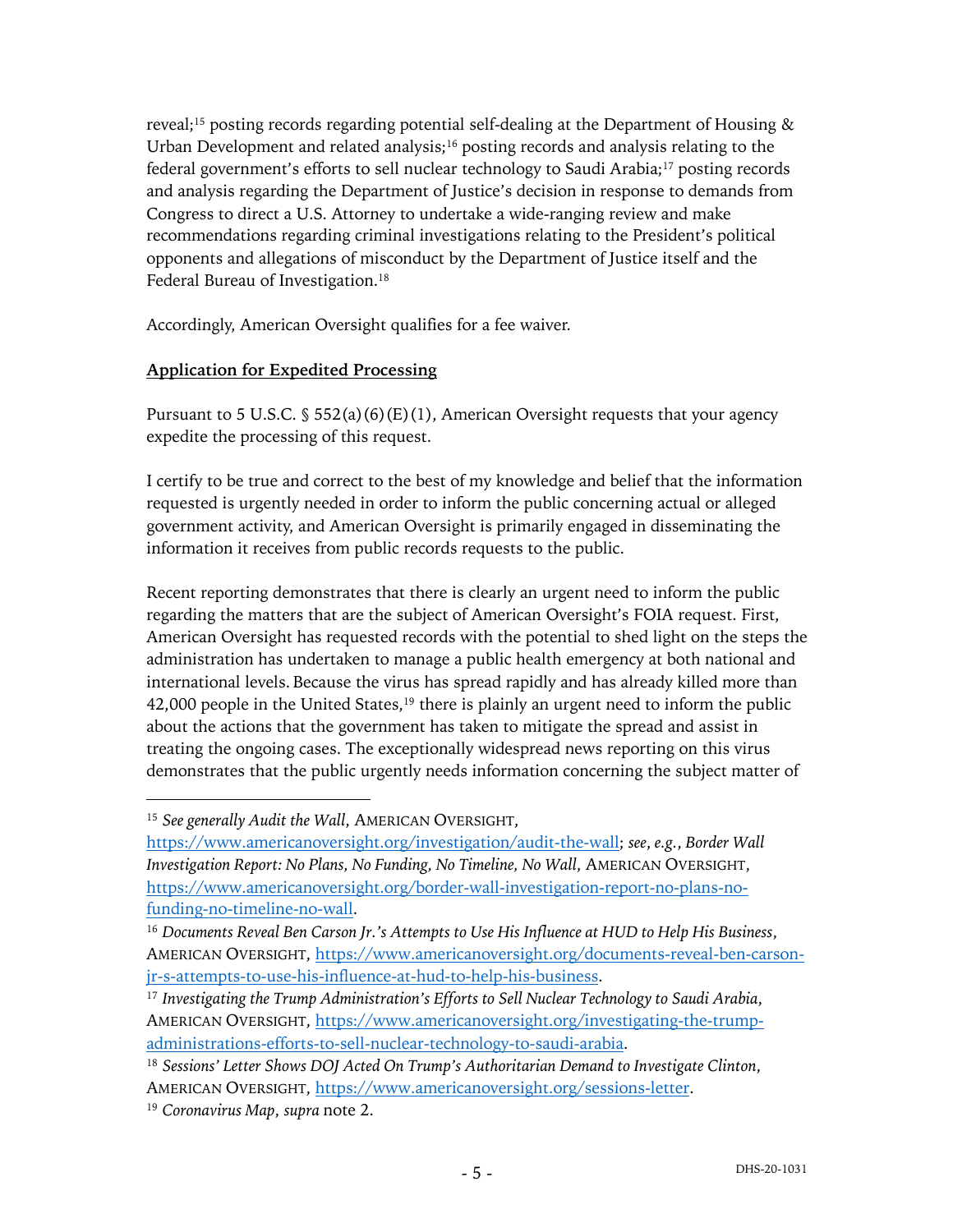this request.20 In particular, this request will shed light on the way in which the federal government emergency response is attempting to procure supplies and equipment, and how private individuals are being used to carry out the emergency response work of the federal government.

Moreover, I certify to be true and correct to the best of my knowledge and belief that there is an urgent need to inform the public about the federal government's response to the coronavirus outbreak. American Oversight's request seeks information that can shed light on the role that top government officials have played in the crisis—including the extent to which high-ranking officials have allowed private individuals to assume core governmental functions, potentially without requiring sufficient ethical compliance or vetting. The public urgently needs the information to understand the extent of the federal government's efforts to address this health crisis and whether the federal government is responding to the crisis in an adequate manner.

I further certify that American Oversight is primarily engaged in disseminating information to the public. American Oversight's mission is to promote transparency in government, to educate the public about government activities, and to ensure the accountability of government officials. Similar to other organizations that have been found to satisfy the criteria necessary to qualify for expedition,<sup>21</sup> American Oversight "'gathers' information of potential interest to a segment of the public, uses its editorial skills to turn the raw material into a distinct work, and distributes that work to an audience. $122$ American Oversight uses the information gathered, and its analysis of it, to educate the public through reports, press releases, and other media. American Oversight also makes materials it gathers available on its public website and promotes their availability on social

https://www.nytimes.com/2020/04/11/us/politics/coronavirus-trumpresponse.html?referringSource=articleShare; Yasmeen Abutaleb, et al., *The U.S. Was Beset by Denial and Dysfunction as the Coronavirus Raged*, WASH. POST, Apr. 4, 2020, https://www.washingtonpost.com/national-security/2020/04/04/coronavirusgovernment-dysfunction/?arc404=true; Adam Taylor et al., *Live Updates: U.S. Coronavirus Death Toll Rises; Cruise Held off Calif. Coast after Passengers Show Symptoms,* WASH. POST (Apr. 2, 2020, 2:38 PM), https://www.washingtonpost.com/world/2020/03/04/coronavirus-live-updates/;

*Coronavirus Live Updates: Democratic Convention Postponed to August; California Cases Reach 10,000, More Than 200 Deaths*, L.A. TIMES (Apr. 2, 2020, 9:23 AM),

https://www.latimes.com/california/liveblog/coronavirus-live-updates-thursday-april-2; Ben Westcott et al., *Live Updates: Coronavirus Pandemic Alters Life as We Know It*, CNN (Apr. 2, 2020, 2:20 PM) https://www.cnn.com/world/live-news/coronavirus-pandemic-04-02-20-intl/index.html.

<sup>20</sup> Eric Lipton et al., *He Could Have Seen What Was Coming: Behind Trump's Failure on the Virus*, N.Y. TIMES (Apr. 13, 2020, 8:30 PM),

<sup>21</sup> *See ACLU v. U.S. Dep't of Justice*, 321 F. Supp. 2d 24, 30–31 (D.D.C. 2004); *EPIC v. Dep't of Defense*, 241 F. Supp. 2d 5, 15 (D.D.C. 2003).

<sup>22</sup> *ACLU*, 321 F. Supp. 2d at 29 n.5 (quoting *EPIC*, 241 F. Supp. 2d at 11).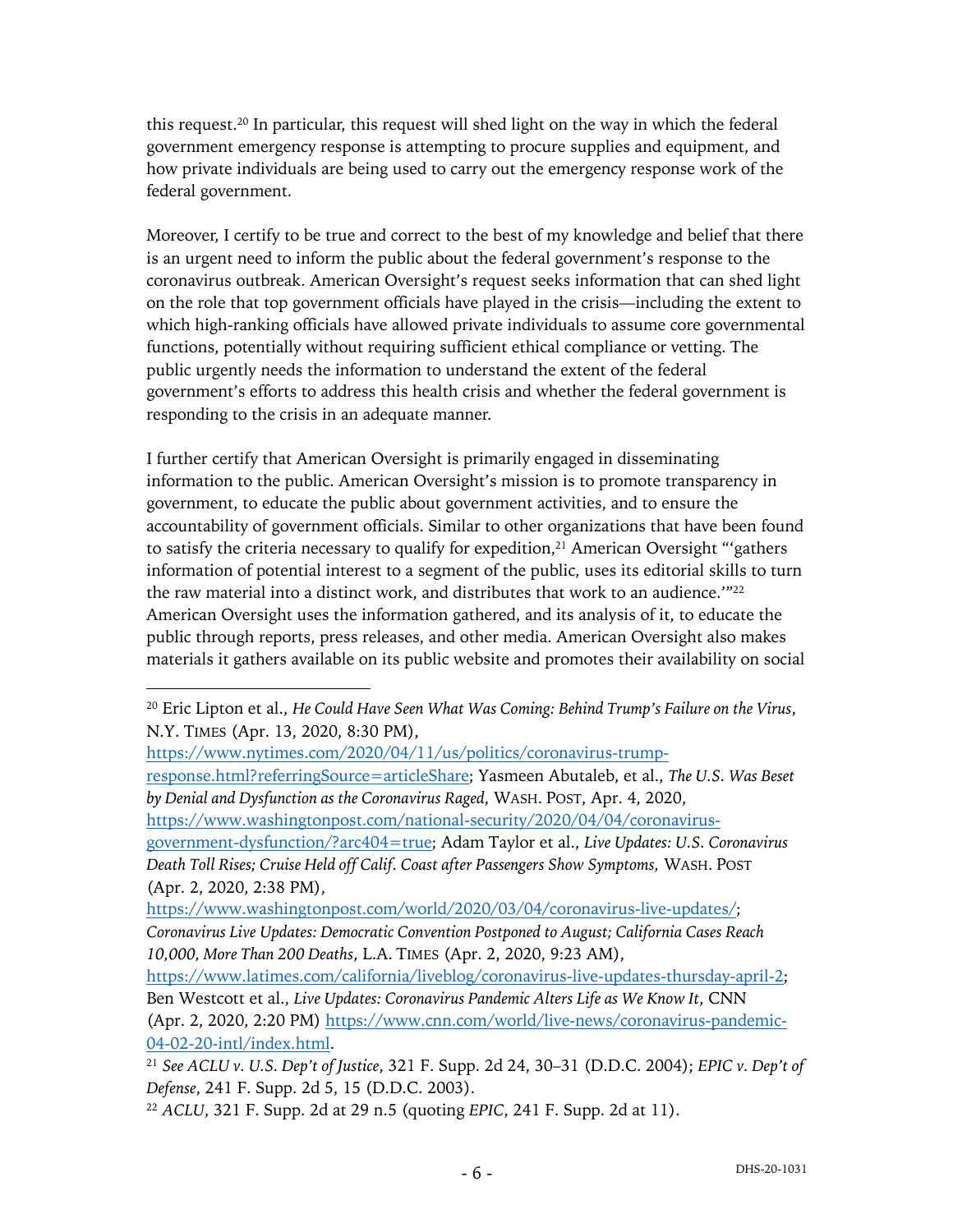media platforms, such as Facebook and Twitter.23 As discussed previously, American Oversight has demonstrated its commitment to the public disclosure of documents and creation of editorial content<sup>24</sup> including specifically with respect to documents related to the coronavirus.25

Accordingly, American Oversight's request satisfies the criteria for expedition.

# **Guidance Regarding the Search & Processing of Requested Records**

In connection with its request for records, American Oversight provides the following guidance regarding the scope of the records sought and the search and processing of records:

- Please search all locations and systems likely to have responsive records, regardless of format, medium, or physical characteristics.
- § In conducting your search, please understand the terms "record," "document," and "information" in their broadest sense, to include any written, typed, recorded, graphic, printed, or audio material of any kind.
- Our request for records includes any attachments to those records or other materials enclosed with those records when they were previously transmitted. To

*Sell Nuclear Technology to Saudi Arabia*, AMERICAN OVERSIGHT,

https://www.americanoversight.org/investigating-the-trump-administrations-efforts-tosell-nuclear-technology-to-saudi-arabia; *Sessions' Letter Shows DOJ Acted On Trump's Authoritarian Demand to Investigate Clinton*, AMERICAN OVERSIGHT,

https://www.americanoversight.org/sessions-letter.

<sup>23</sup> *See supra* note 9.

<sup>24</sup> *See generally News*, AMERICAN OVERSIGHT, https://www.americanoversight.org/blog; *see*, *e.g.*, *DOJ Civil Division Response Noel Francisco Compliance*, AMERICAN OVERSIGHT, https://www.americanoversight.org/document/doj-civil-division-response-noel-franciscocompliance; *Francisco & the Travel Ban: What We Learned from the DOJ Documents*, AMERICAN OVERSIGHT, https://www.americanoversight.org/francisco-the-travel-ban-what-welearned-from-the-doj-documents; *Audit the Wall*, AMERICAN OVERSIGHT, https://www.americanoversight.org/investigation/audit-the-wall; *Border Wall Investigation Report: No Plans, No Funding, No Timeline, No Wall*, AMERICAN OVERSIGHT, https://www.americanoversight.org/border-wall-investigation-report-no-plans-nofunding-no-timeline-no-wall; *Documents Reveal Ben Carson Jr.'s Attempts to Use His Influence at HUD to Help His Business*, AMERICAN OVERSIGHT, https://www.americanoversight.org/documents-reveal-ben-carson-jr-s-attempts-to-usehis-influence-at-hud-to-help-his-business; *Investigating the Trump Administration's Efforts to* 

<sup>25</sup> *'We Are Flying Blind': Health Officials' Late February Emails Show Rising Coronavirus Concerns*, AMERICAN OVERSIGHT, https://www.americanoversight.org/we-are-flying-blind-healthofficials-late-february-emails-show-rising-coronavirus-concerns.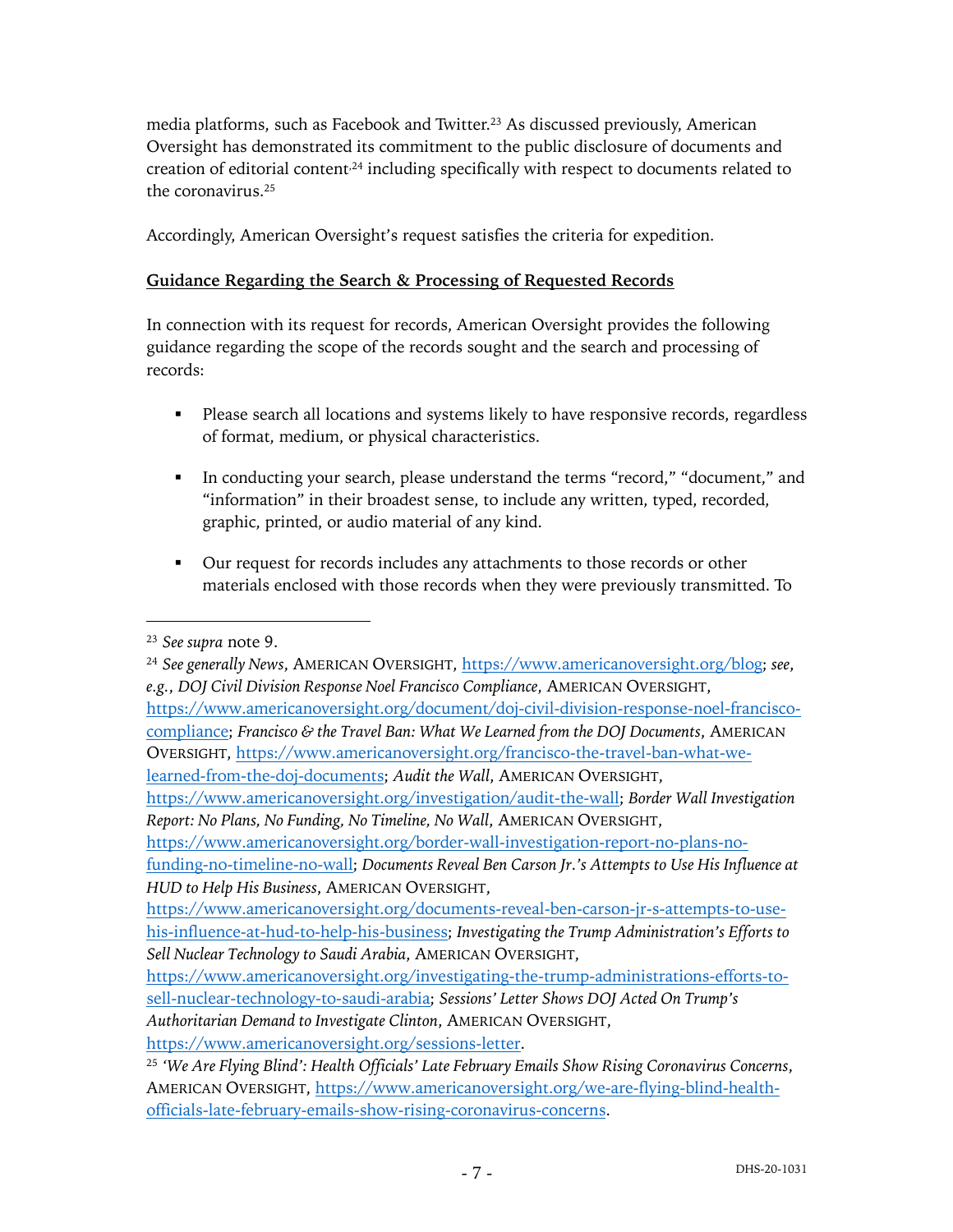the extent that an email is responsive to our request, our request includes all prior messages sent or received in that email chain, as well as any attachments to the email.

- Please search all relevant records or systems containing records regarding agency business. Do not exclude records regarding agency business contained in files, email accounts, or devices in the personal custody of your officials, such as personal email accounts or text messages. Records of official business conducted using unofficial systems or stored outside of official files are subject to the Federal Records Act and FOIA.26 It is not adequate to rely on policies and procedures that require officials to move such information to official systems within a certain period of time; American Oversight has a right to records contained in those files even if material has not yet been moved to official systems or if officials have, by intent or through negligence, failed to meet their obligations.<sup>27</sup>
- Please use all tools available to your agency to conduct a complete and efficient search for potentially responsive records. Agencies are subject to government-wide requirements to manage agency information electronically,28 and many agencies have adopted the National Archives and Records Administration (NARA) Capstone program, or similar policies. These systems provide options for searching emails and other electronic records in a manner that is reasonably likely to be more complete than just searching individual custodian files. For example, a custodian may have deleted a responsive email from his or her email program, but your agency's archiving tools may capture that email under Capstone. At the same time, custodian searches are still necessary; agencies may not have direct access to files stored in .PST files, outside of network drives, in paper format, or in personal email accounts.
- In the event some portions of the requested records are properly exempt from disclosure, please disclose any reasonably segregable non-exempt portions of the requested records. If a request is denied in whole, please state specifically why it is not reasonable to segregate portions of the record for release.

<sup>26</sup> *See Competitive Enter. Inst. v. Office of Sci. & Tech. Policy*, 827 F.3d 145, 149–50 (D.C. Cir. 2016); *cf. Judicial Watch, Inc. v. Kerry*, 844 F.3d 952, 955–56 (D.C. Cir. 2016).

<sup>27</sup> *See Competitive Enter. Inst. v. Office of Sci. & Tech. Policy*, No. 14-cv-765, slip op. at 8 (D.D.C. Dec. 12, 2016).

<sup>28</sup> Presidential Memorandum—Managing Government Records, 76 Fed. Reg. 75,423 (Nov. 28, 2011), https://obamawhitehouse.archives.gov/the-press-

office/2011/11/28/presidential-memorandum-managing-government-records; Office of Mgmt. & Budget, Exec. Office of the President, Memorandum for the Heads of Executive Departments & Independent Agencies, "Managing Government Records Directive," M-12-18 (Aug. 24, 2012), https://www.archives.gov/files/records-mgmt/m-12-18.pdf.